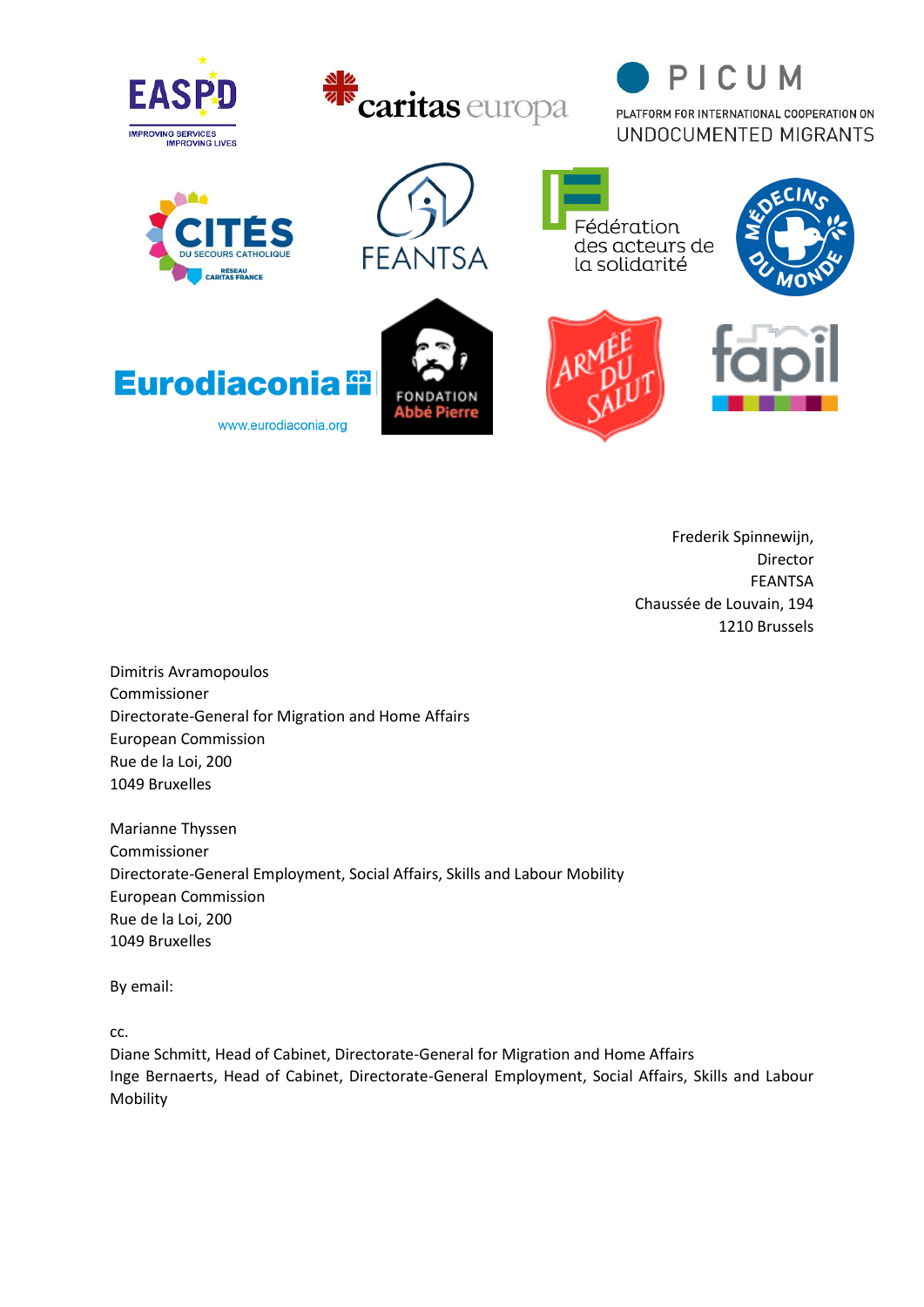## Dear Mr Avramopoulos,

## Dear Ms Thyssen,

We are non-profit Organisations that represent homeless and other service providers as well as organisations supporting migrants in administrative or economic precariousness. We are addressing this letter to you both because we are aware that many of the issues and recommendations we want to raise are cross-sectoral and need to be tackled through an effective cooperation of your services.

Immigrants make up a considerable proportion of the homeless people in several Member States. They often live in substandard and severely overcrowded housing or with no access to basic facilities; they might be rejected from shelters including emergency accommodation, due to limited capacity or because of their residence status. Homelessness often arises due to lack of regular and secure employment, which is exacerbated by discrimination on the housing market, lack of residence status, insufficient availability of accommodation in reception centres for asylum seekers, dependency on sustaining a relationship with a violent partner - particularly for women - and length of administrative procedures. Furthermore, the Dublin Regulation has an important responsibility in this situation, pushing people in need for international protection who undertake secondary movement into homelessness, which leads to ever-increasing saturation of the accommodation system.

Shelter and accommodation providers are facing growing pressure from the authorities to participate in return procedures. Several organisations have been asked, either implicitly or explicitly, to categorise people according to their administrative status. On the  $12<sup>th</sup>$  of December, the French Government announced the introduction of a mechanism (Circular of 12/12/2017, INTK1721274J, *Examen des situations administratives dans l'hebergement d'urgence*) whereby mobile teams led by law enforcement would have access into emergency accommodation services to check the administrative status of migrants and take action if lack of residence status is determined. Such decisions go against the values and mission of the homelessness sector - and of social services as a whole - as well as risk contravening the legal framework for reception in countries where the principle of unconditional reception guarantees that a person's distress takes precedence over their administrative status, as is the case in France. This is also not compatible with social work principles that require a trust relationship between beneficiaries and social workers and pushes people away from homelessness services, forcing them to hide and put their lives in danger through rough sleeping. The French homelessness sector and other social service providers have unanimously condemned this development (Press Release Fondation Abbé Pierre, 18/12/2017, *Recensement des étrangers dans les centres d'hébergement : les associations saisissent le Défenseur des droits*)

Organisations are being asked to exclude irregularly residing migrants, including rejected asylum seekers, asylum seekers who undertake secondary movement, migrants in transit, children, or women victims of domestic violence who have fled the household. Many remain on European territory in a state of limbo since they will neither be returned due to a situation beyond their control, nor be regularised. This situation thus effectively leaves people in undignified situations, with no access to services, to social benefits, to the labour market and to the housing rental market. What would be needed instead are multi-agency emergency programs, funded by the state or municipal councils, negotiated in a way to provide social services to the persons in distress notwithstanding their status without fearing arrest or deportation.

Unfortunately, recent European Commission recommendation (of 7.3.2017 on making returns more effective when implementing the Directive 2008/115/EC) can be interpreted by Member States to encourage pressure on social services to facilitate return procedures. The recommendation to Member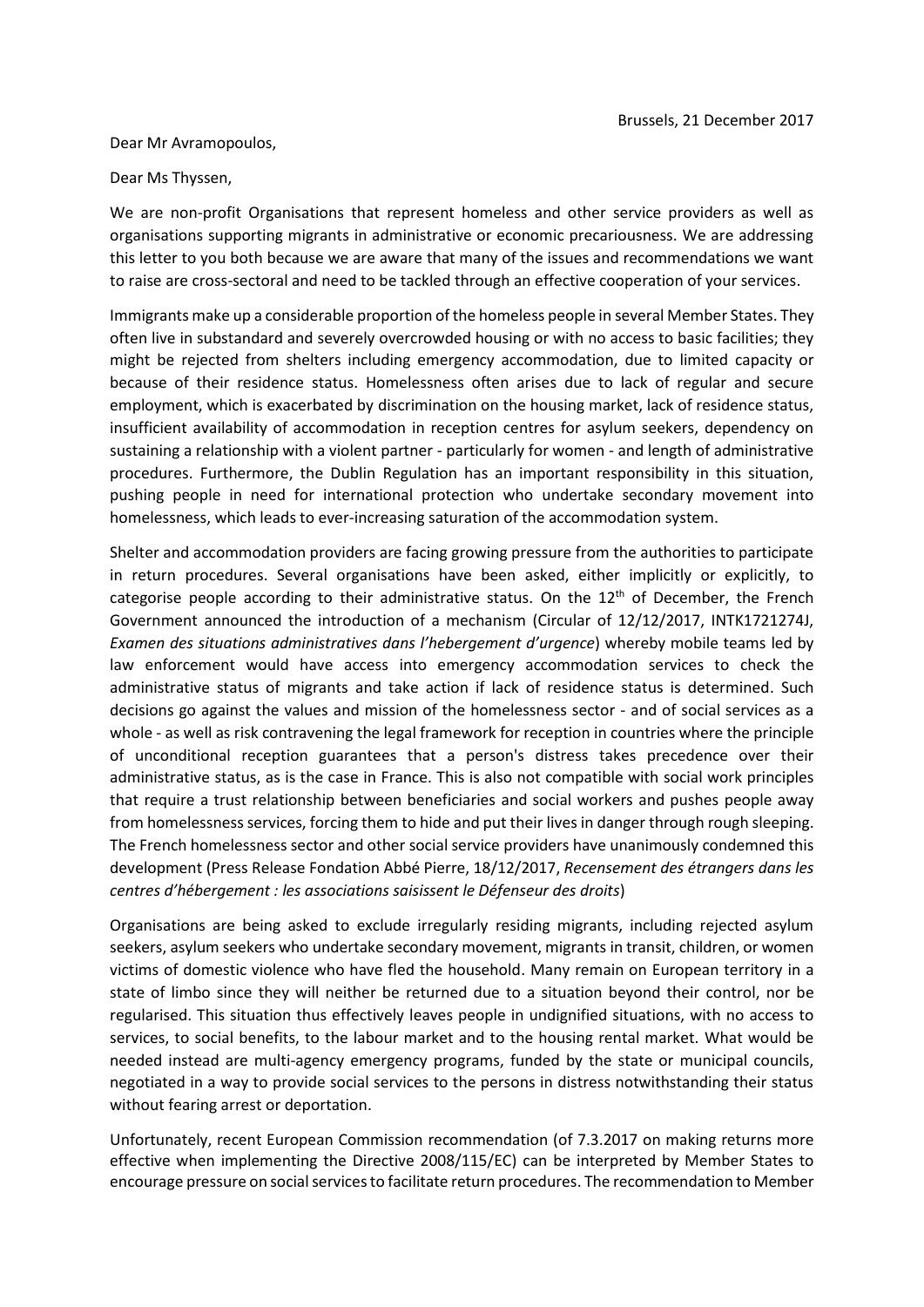States to increase the use of their resources to locate and apprehend irregularly residing third-country nationals and to coordinate actions with medical and social services is particularly problematic in this respect (Rec. 2b and 4).

We therefore urgently ask you to:

- Involve the homelessness sector and other relevant services to define their role in migrants' social inclusion and not in activities that jeopardise their solidarity and human rights principles, such as providing information that might lead service users to provide data that would lead to deportations or to refuse people who are residing irregularly.
- Call on Member States to guarantee access to basic services and facilities, regardless of administrative status. These basic services should include food, healthcare, accommodation and other homeless services, such as hygiene facilities, laundry and storage. National and local authorities must put the necessary financial and human resources at the disposal of organisations working with homeless people in order to enable them to work effectively with all people experiencing homelessness, including immigrants.
- Call on the Member States to protect organisations managing social and community health services as well as their employees, who should not be implicated in policies that compromise their principles of solidarity and respect for human rights. Those services cannot be subject to external checks concerning the profile of beneficiaries they are supporting.
- Ensure Member states do not automatically apply the Dublin Regulation without examining people's individual situation and considering their vulnerability, and develop a system that does not sanction people in need for international protection who undertake secondary movement.
- Design coherent and balanced migration policies that take into account all perspectives, particularly those of people who for several reasons might be irregularly residing in the EU and should be granted an administrative status. The administrative status of migrants who find themselves in a limbo situation where they cannot be returned due to a situation beyond their control should be regularised as quickly as possible.

We are confident that you support the right of all individuals to be treated in a humane and dignified way and that no service is prevented from guaranteeing humanitarian support.

We would appreciate to engage in dialogue with you on the issue and would be happy to arrange a meeting to further discuss these issues.

We thank you for your kind assistance in this matter and look forward to your response.

Yours sincerely,

Frederik Spinnewijn Director FEANTSA

 $\leq$   $\sim$   $\sim$